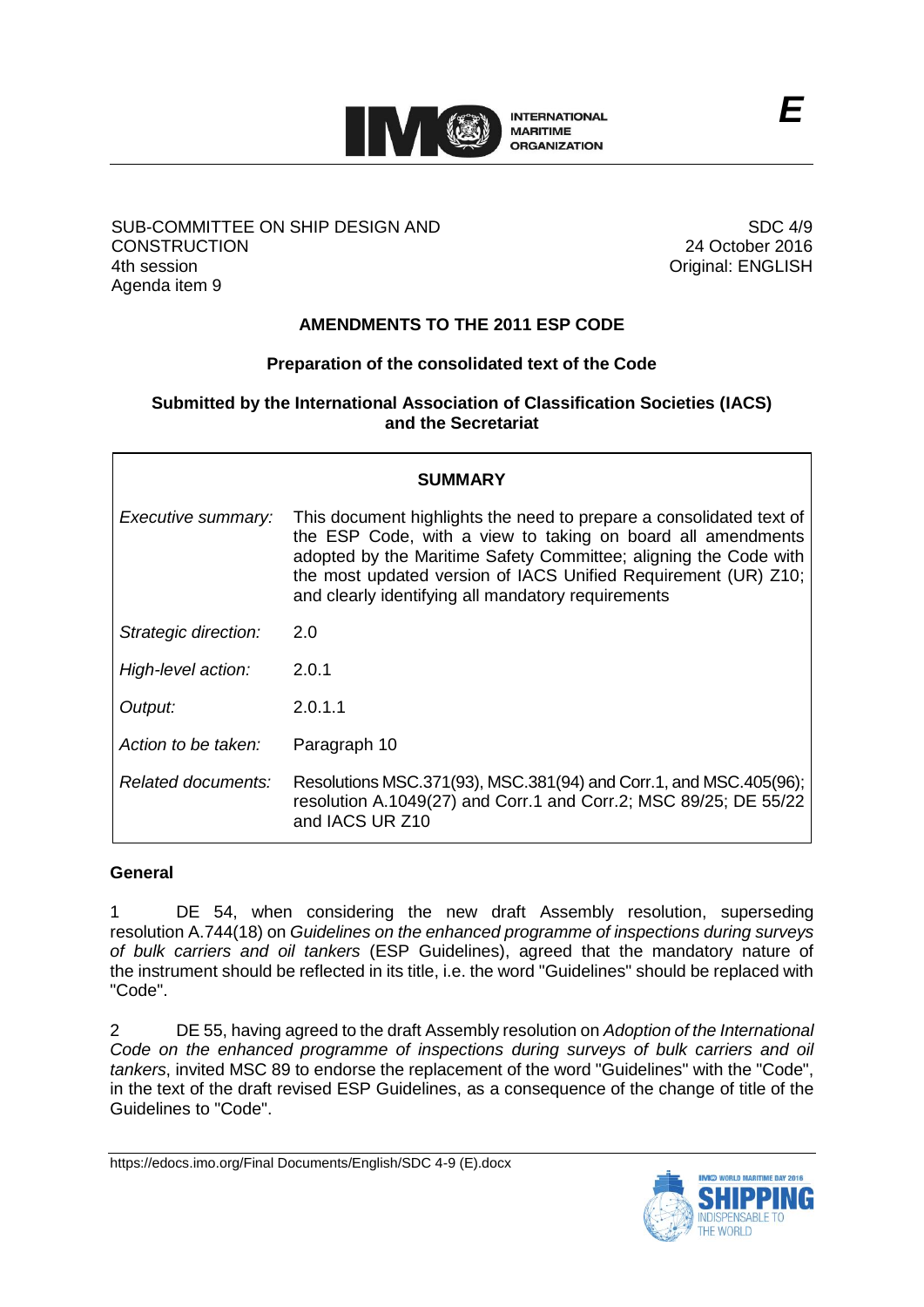3 MSC 89, having agreed, in principle, to the draft revised ESP Guidelines, approved the draft Assembly resolution on *Adoption of the International Code on the enhanced programme of inspections during surveys of bulk carriers and oil tankers*, *2011* (2011 ESP Code) and authorized the Secretariat to make the necessary consequential changes to the draft 2011 ESP Code, i.e. to replace "Guidelines" with "Code".

4 The Assembly, at its twenty-seventh session, adopted the *International Code on the enhanced programme of inspections during surveys of bulk carriers and oil tankers, 2011* (2011 ESP Code) (resolution A.1049(27) and Corr.1 and Corr.2).

5 The Maritime Safety Committee, at its ninety-third, ninety-fourth and ninety-sixth sessions, adopted three sets of amendments to the 2011 ESP Code prepared by the SDC Sub-Committee (resolutions MSC.371(93), MSC.381(94) and Corr.1, and MSC.405(96). MSC 96 also approved one set of amendments, with a view of adoption at MSC 97 (MSC 96/25, annex 20).

6 In parallel with amending the 2011 ESP Code, IACS continued its work on revision of UR Z10. The latest revisions to URs Z10.1, Z10.2, Z10.4 and Z10.5, relating to hull surveys of bulk carriers and oil tankers, were agreed and uploaded onto IACS website in February 2015 [\(http://iacs.org.uk/document/public/Publications/Unified\\_requirements/PDF/UR\\_Z\\_pdf2694.pdf\)](http://iacs.org.uk/document/public/Publications/Unified_requirements/PDF/UR_Z_pdf2694.pdf).

## **Discussion**

7 While preparing the certified copy of the 2011 ESP Code, the Secretariat discovered the following two areas requiring further improvement:

- .1 the language used in the text of the Code is non-mandatory, i.e. the text of the draft revised ESP Guidelines is kept unchanged, except for replacing "Guidelines" with "Code". This could lead to confusion and, therefore, needs to be further revised to clearly identify all mandatory requirements; and
- .2 not all tables and forms annexed to parts A and B of annex A and parts A and B of annex B may be easily used during surveys and, therefore, require further improvement (e.g. reformatting).

Having bilaterally discussed the problems described in paragraph 7 above, IACS and the IMO Secretariat are of the view that to ensure unified understanding and global consistency in implementation and practical application of the 2011 ESP Code, the Code should be aligned with the most updated version of IACS UR Z10, with a view to identifying all mandatory requirements and amending the tables and forms, based on the practical experience that has been gained by IACS since 1992.

### **Proposal**

9 IACS and the IMO Secretariat, in considering what further actions may be suggested to address the above issues, propose the following way forward for consideration by the Sub-Committee:

- .1 no further amendments to the 2011 ESP Code, as set out in the annex to resolution A.1049(27), should be proposed/considered at SDC 4;
- .2 the IMO Secretariat and IACS should be authorized to analyse the Code, taking into account corrigenda 1 and 2 to resolution A.1049(27); amendments adopted by resolutions MSC.371(93), MSC.381(94) and Corr.1,